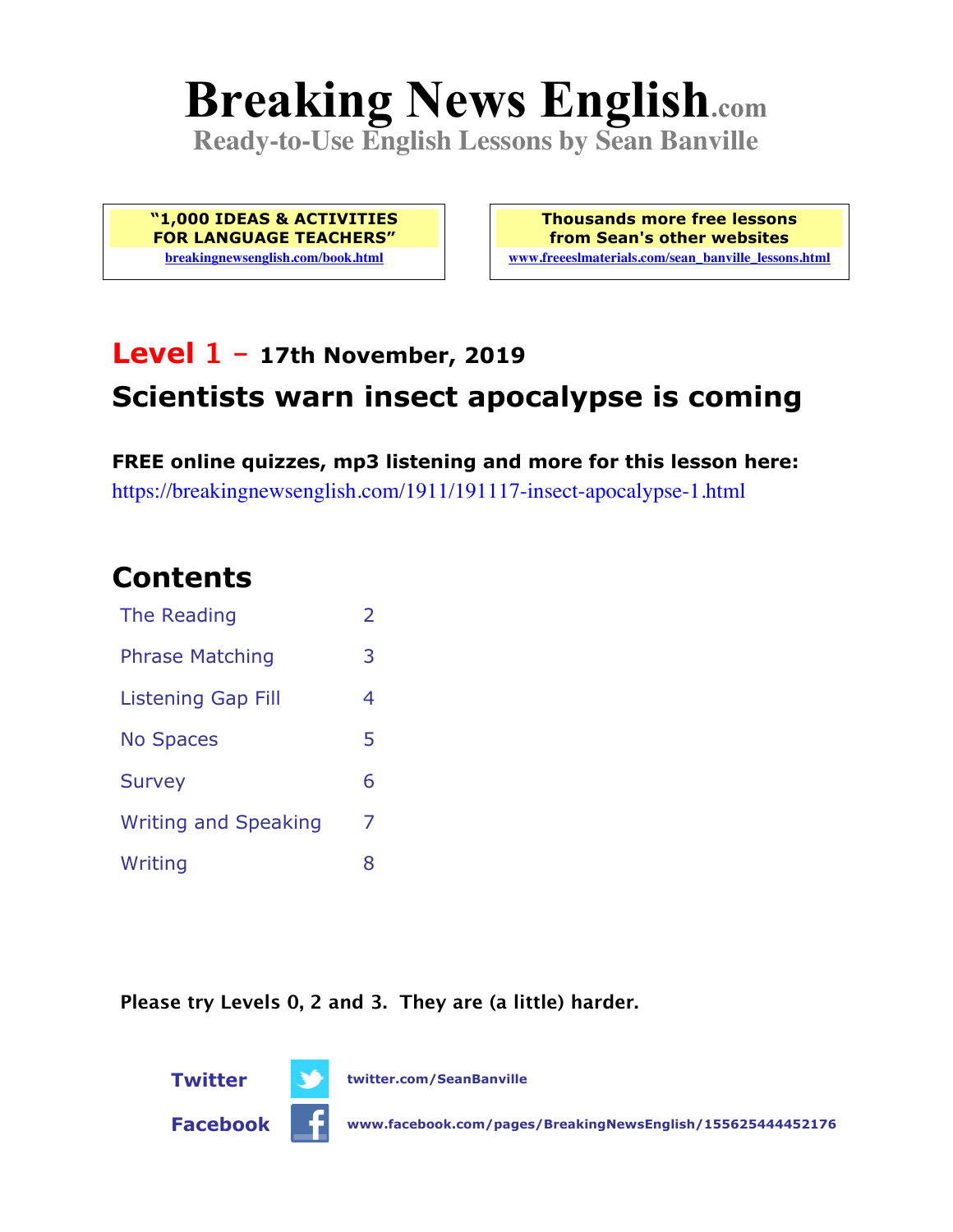## **THE READING**

From https://breakingnewsenglish.com/1911/191117-insect-apocalypse-1.html

Global warming isn't the only danger to humans. The falling numbers of insects is also dangerous. Half of all insects worldwide have been dying since the 1970s. Over 40 per cent of insect species could die in our lifetime. The number of insects is decreasing by 2.5 per cent a year. It is an "insect apocalypse". Many species of butterflies, bees and other bugs are now extinct. Scientists say this could cause, "a catastrophic collapse of Earth's ecosystems".

Pesticides used on farms and gardens are killing insects. Fewer insects mean we have less food. Three quarters of our crops depend on insects. We can't feed 7.5 billion people without insects. A big worry is the decline of honeybees. In the USA, the number of honeybee groups dropped from six million in 1947 to 2.5 million in 2014. A professor warned that: "We can't wait another 25 years before we do anything because it will be too late."

Sources: https://edition.**cnn.com**/2019/11/13/europe/insect-apocalypse-report-scn/index.html https://www.**natureworldnews.com**/articles/42563/20191114/insect-apocalypse-coming-hereswhat-during-breakout.htm https://www.**businessinsider.com**/insect-apocalypse-ecosystem-collapse-food-insecurity-2019-11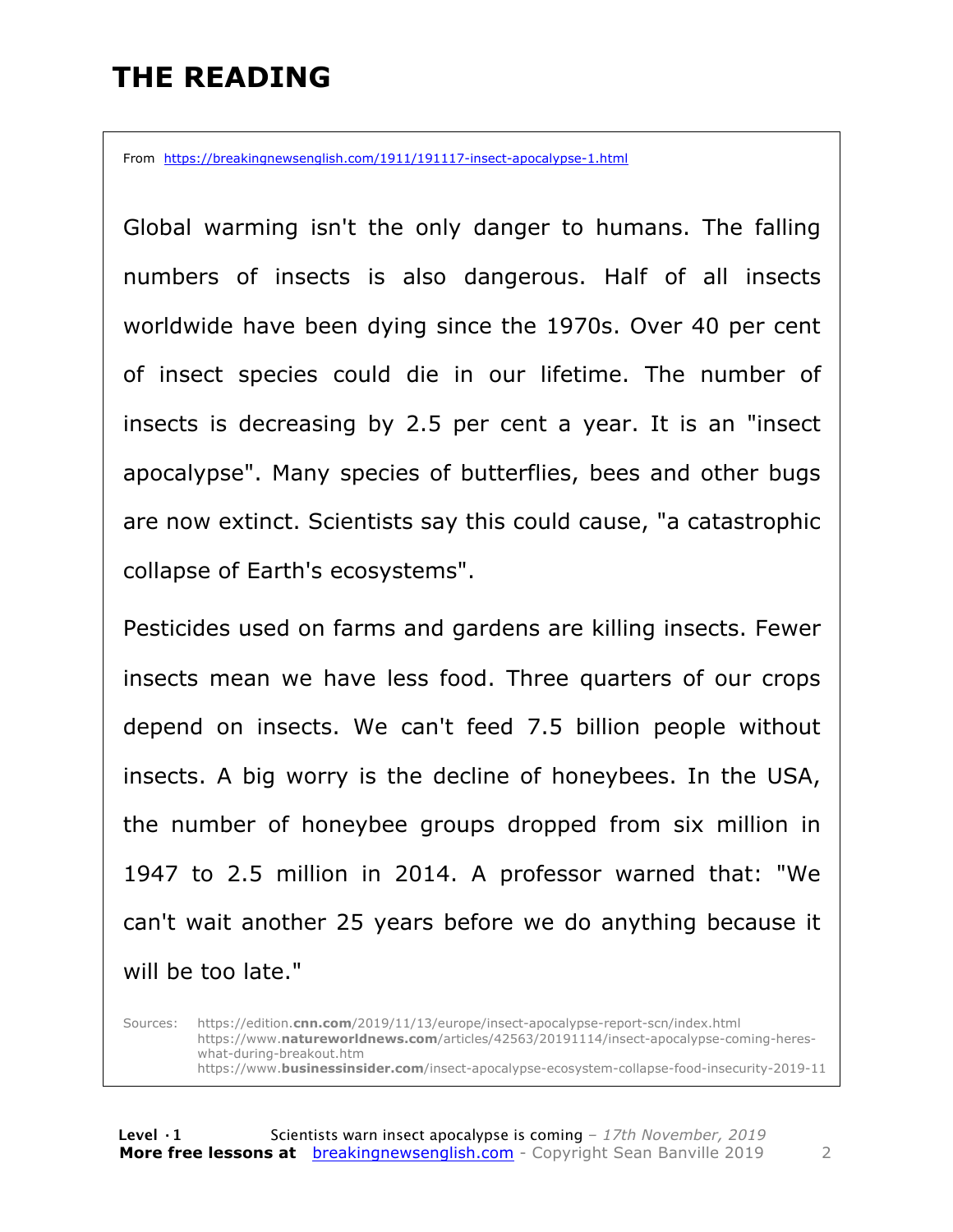# **PHRASE MATCHING**

From https://breakingnewsenglish.com/1911/191117-insect-apocalypse-1.html

#### **PARAGRAPH ONE:**

- 1. Global warming isn't the
- 2. Half of all insects
- 3. insect species could die
- 4. The number of insects
- 5. Many species
- 6. bees and other
- 7. a catastrophic
- 8. Earth's

#### **PARAGRAPH TWO:**

- 1. Pesticides used on farms
- 2. our crops depend
- 3. We can't feed 7.5 billion people
- 4. A big worry is the decline
- 5. the number of honeybee
- 6. dropped from six million in 1947
- 7. We can't wait
- 8. it will be too
- a. is decreasing
- b. bugs are now extinct
- c. worldwide
- d. ecosystems
- e. in our lifetime
- f. collapse
- g. only danger
- h. of butterflies
- a. another 25 years
- b. without insects
- c. late
- d. on insects
- e. of honeybees
- f. and gardens
- g. to 2.5 million in 2014
- h. groups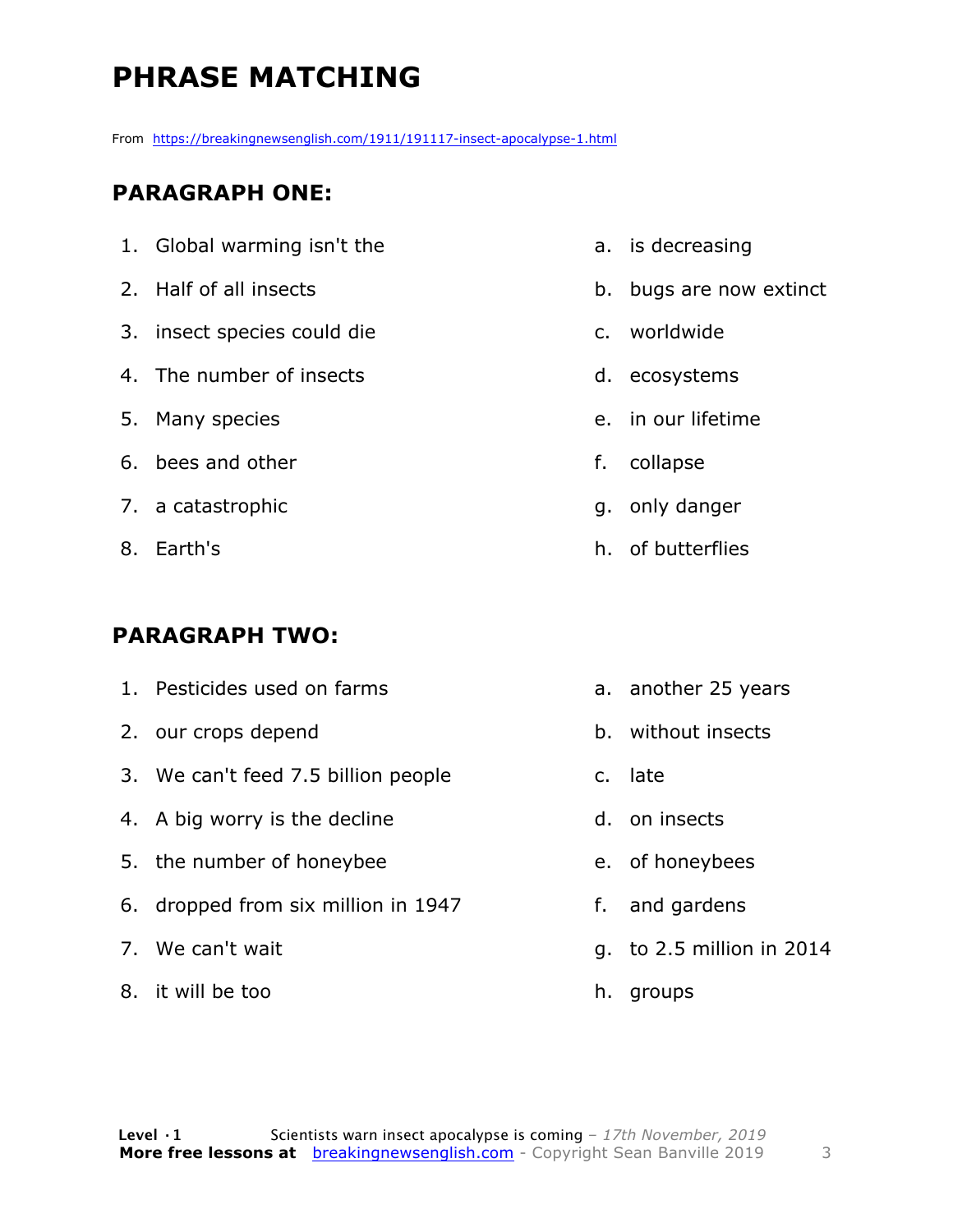# **LISTEN AND FILL IN THE GAPS**

From https://breakingnewsenglish.com/1911/191117-insect-apocalypse-1.html

Global warming isn't  $(1)$  and  $(2)$  contains to humans. The falling numbers of insects  $(2)$  \_\_\_\_\_\_\_\_\_\_\_\_\_\_\_\_\_\_\_\_\_\_\_. Half of all insects worldwide have (3) \_\_\_\_\_\_\_\_\_\_\_\_\_\_\_\_\_\_\_\_\_\_\_\_\_\_\_\_\_the 1970s. Over 40 per cent of insect species could die in our lifetime. The number  $(4)$  decreasing by 2.5 per cent a year. It is an "insect apocalypse". (5) \_\_\_\_\_\_\_\_\_\_\_\_\_\_\_\_\_\_\_\_\_\_\_ butterflies, bees and other bugs (6) \_\_\_\_\_\_\_\_\_\_\_\_\_\_\_\_\_\_\_\_\_\_\_. Scientists say this could cause, "a catastrophic collapse of Earth's ecosystems". Pesticides (7) \_\_\_\_\_\_\_\_\_\_\_\_\_\_\_\_\_\_\_\_\_\_\_ and gardens are killing insects. Fewer insects mean we (8) Three quarters of our (9) \_\_\_\_\_\_\_\_\_\_\_\_\_\_\_\_\_\_\_\_\_\_\_\_\_\_\_\_ insects. We can't feed 7.5 billion people without insects. A big worry is (10) **honeybees. In the USA, the number of** honeybee (11) \_\_\_\_\_\_\_\_\_\_\_\_\_\_\_\_\_\_\_ six million in 1947 to 2.5 million in 2014. A professor warned that: "We can't wait another 25 years before we do anything because it  $(12)$   $\qquad \qquad$  late."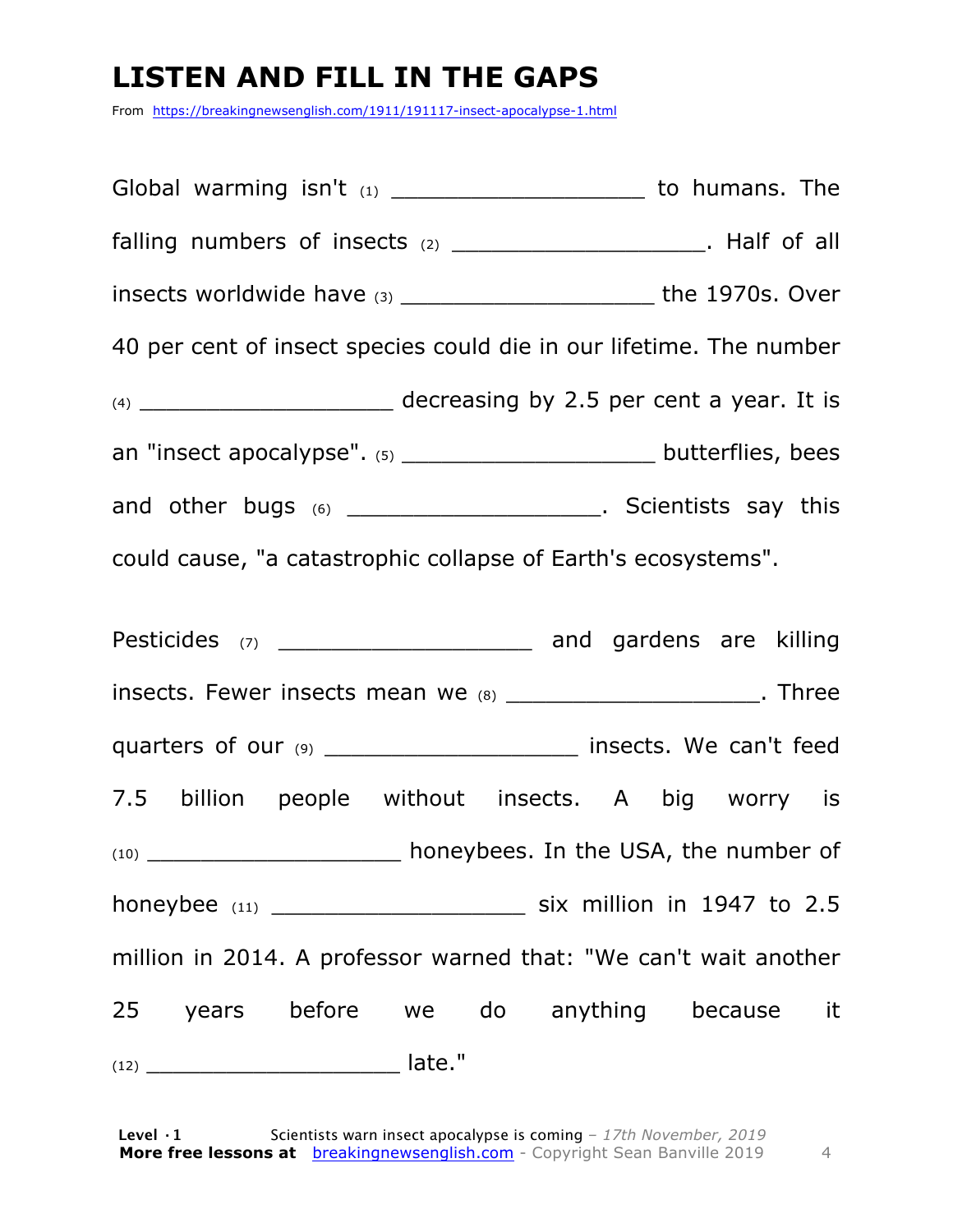# **PUT A SLASH ( / )WHERE THE SPACES ARE**

From https://breakingnewsenglish.com/1911/191117-insect-apocalypse-1.html

Globalwarmingisn'ttheonlydangertohumans.Thefallingnumbersofin sectsisalsodangerous.Halfofallinsectsworldwidehavebeendyingsinc ethe1970s.Over40percentofinsectspeciescoulddieinourlifetime.The numberofinsectsisdecreasingby2.5percentayear.Itisan"insectapoc alypse".Manyspeciesofbutterflies,beesandotherbugsarenowextinct .Scientistssaythiscouldcause,"acatastrophiccollapseofEarth'secosy stems".Pesticidesusedonfarmsandgardensarekillinginsects.Fewerin sectsmeanwehavelessfood.Threequartersofourcropsdependoninse cts.Wecan'tfeed7.5billionpeoplewithoutinsects.Abigworryisthedecli neofhoneybees.IntheUSA,thenumberofhoneybeegroupsdroppedfro msixmillionin1947to2.5millionin2014.Aprofessorwarnedthat:"Wec an'twaitanother25yearsbeforewedoanythingbecauseitwillbetoolate ."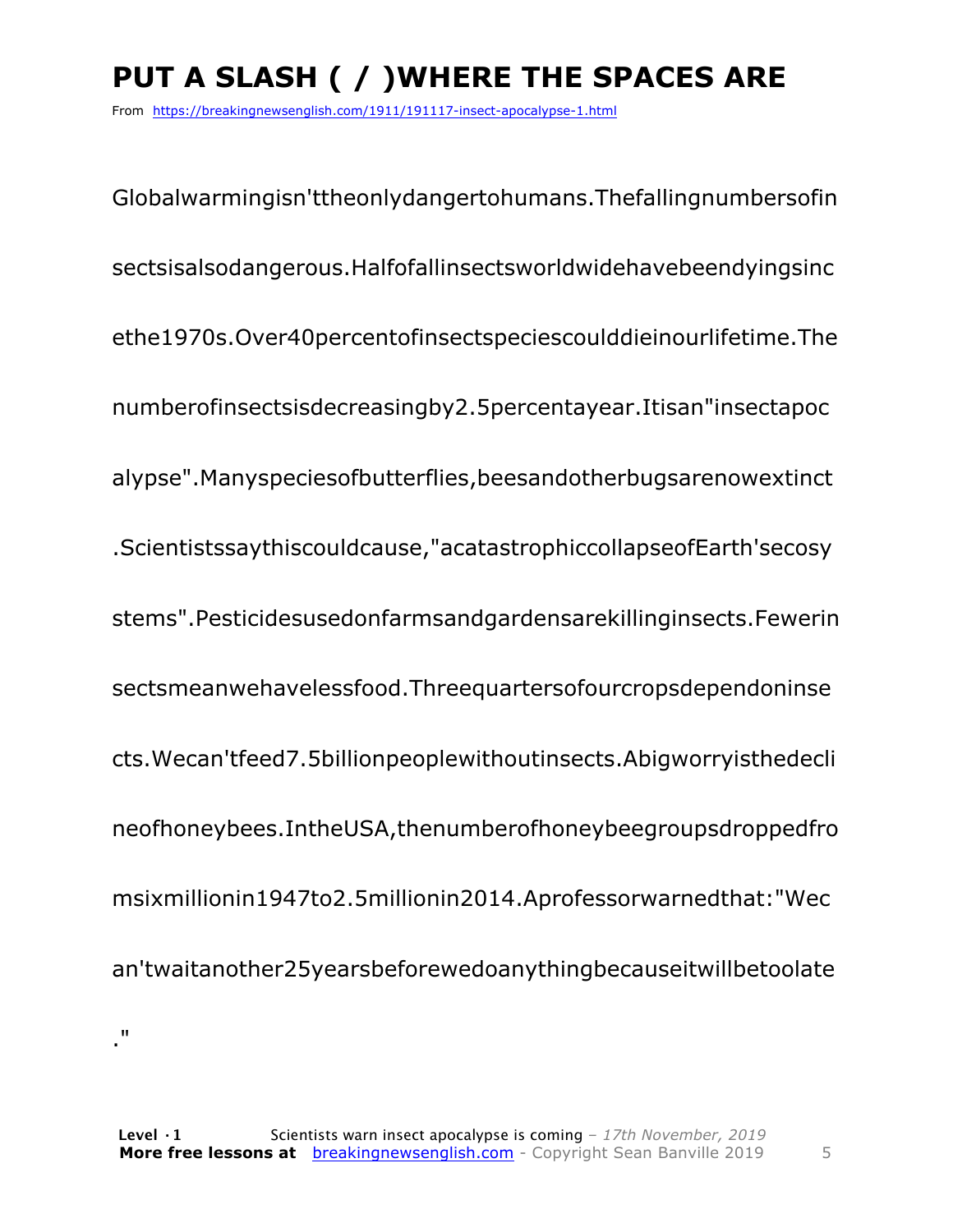## **INSECTS SURVEY**

From https://breakingnewsenglish.com/1911/191117-insect-apocalypse-4.html

Write five GOOD questions about insects in the table. Do this in pairs. Each student must write the questions on his / her own paper.

When you have finished, interview other students. Write down their answers.

|      | STUDENT 1 | STUDENT 2 | STUDENT 3 |
|------|-----------|-----------|-----------|
| Q.1. |           |           |           |
| Q.2. |           |           |           |
| Q.3. |           |           |           |
| Q.4. |           |           |           |
| Q.5. |           |           |           |

- Now return to your original partner and share and talk about what you found out. Change partners often.
- Make mini-presentations to other groups on your findings.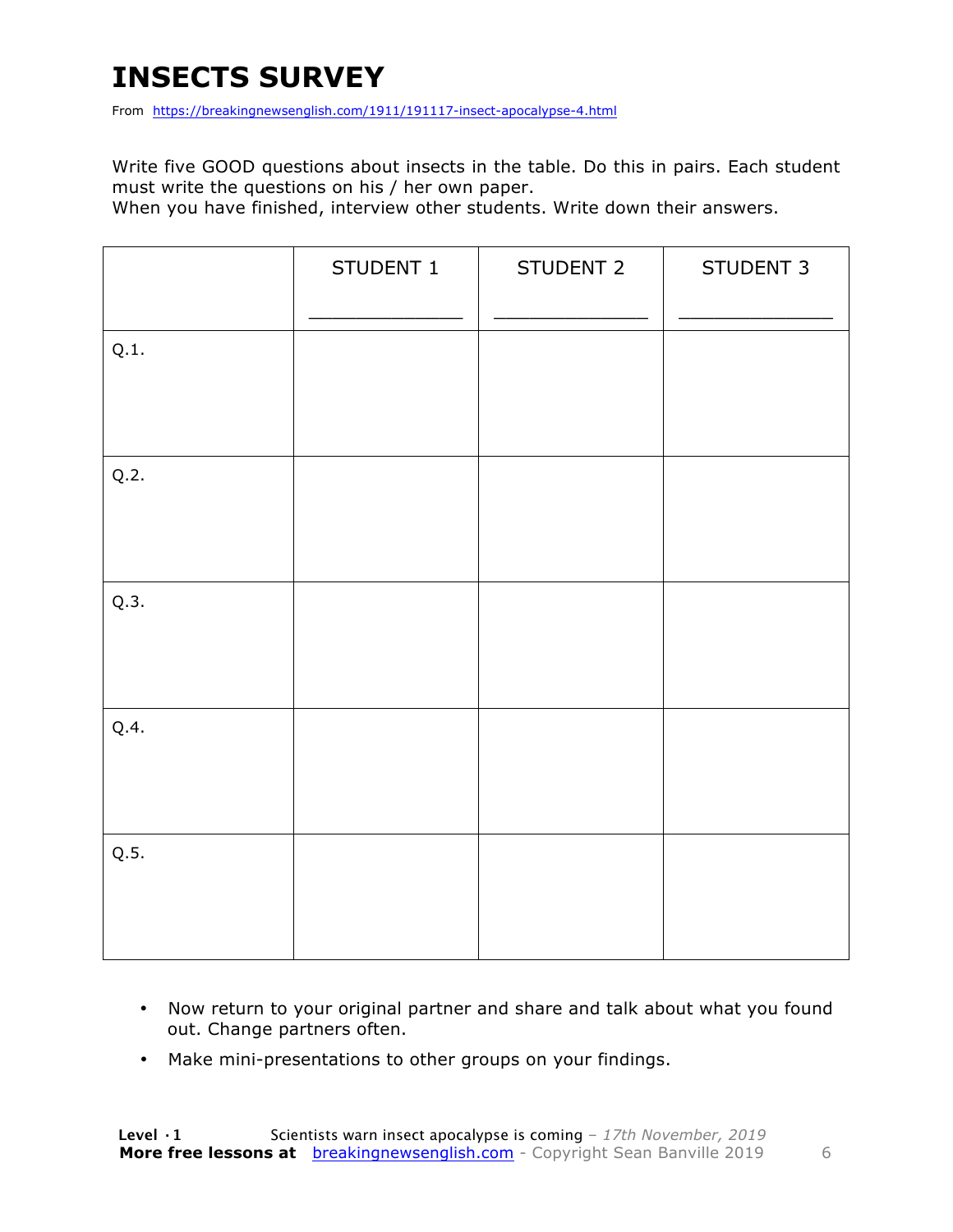## **WRITE QUESTIONS & ASK YOUR PARTNER(S)**

Student A: Do not show these to your speaking partner(s).

| a) |  |  |
|----|--|--|
| b) |  |  |
| c) |  |  |
| d) |  |  |
| e) |  |  |
| f) |  |  |
|    |  |  |

*Scientists warn insect apocalypse is coming – 17th November, 2019* More free lessons at breakingnewsenglish.com

#### **WRITE QUESTIONS & ASK YOUR PARTNER(S)**

-----------------------------------------------------------------------------

Student B: Do not show these to your speaking partner(s).

| a) |  |  |
|----|--|--|
| b) |  |  |
| c) |  |  |
| d) |  |  |
| e) |  |  |
|    |  |  |
| f) |  |  |